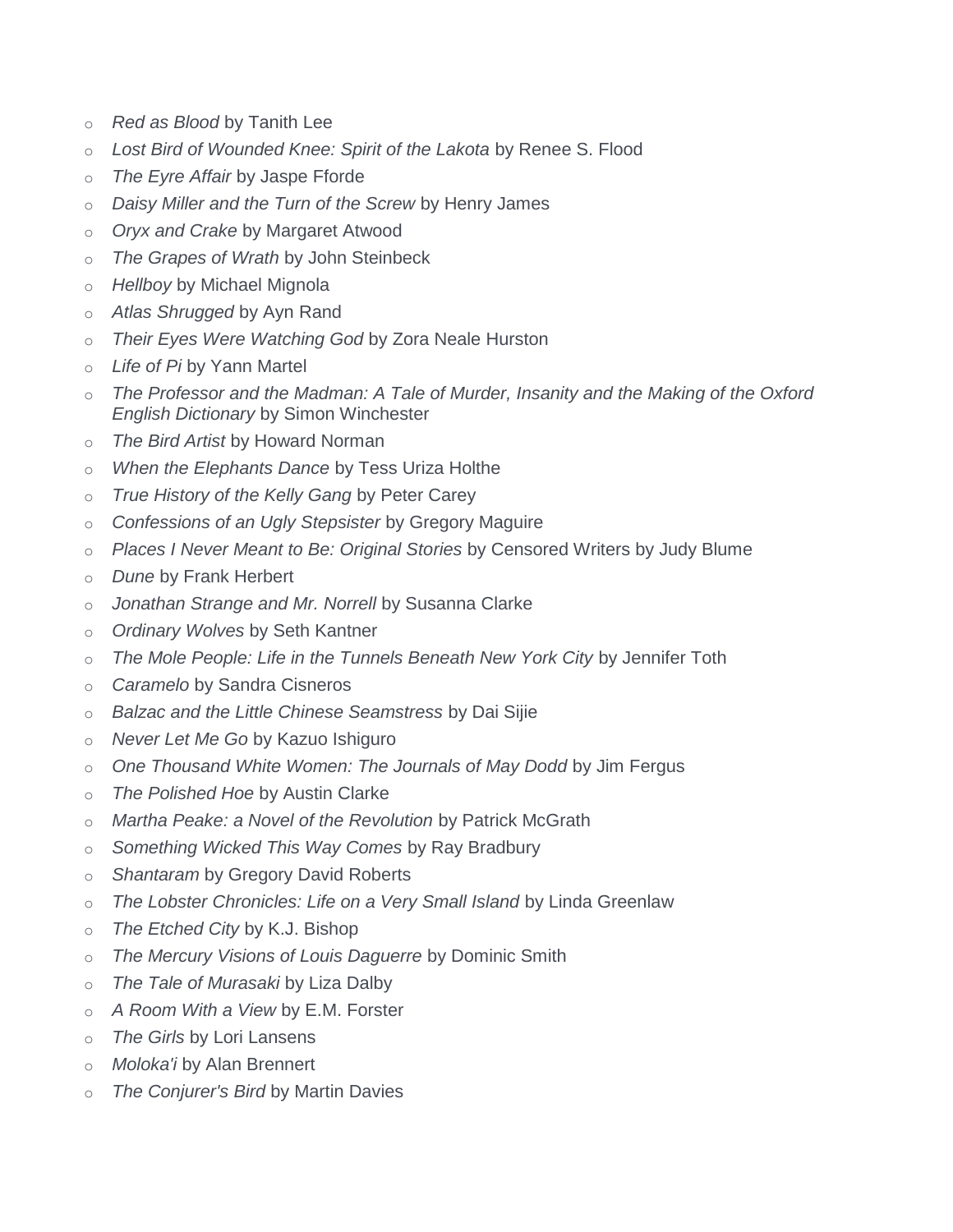- o *The Witches of Eastwick* by John Updike
- o *Freddy and Fredericka* by Mark Helprin
- o *Gorillas in the Mist* by Dian Fossey
- o *I Capture the Castle* by Dodie Smith
- o *Giants in the Earth* by O.E. Rolvaag
- o *Pocketful of Names* by Joe Coomer
- o *Mysterious Flame of Queen Loana* by Umberto Eco
- o *The English Passengers* by Matthew Kneale
- o *Giraffe* by J.M. Ledgard
- o *A Walk in the Woods: Rediscovering America on Appalachian Trail* by Bill Bryson
- o *The Left Hand of Darkness* by Ursula LeGuin
- o *Kafka on the Shore* by Haruki Murakami
- o *Never Cry Wolf* by Farley Mowat
- o *Five Quarters of the Orange* by Joanne Harris
- o *Confessions of a Pagan Nun* by Kate Horsley
- o *A Fine and Private Place* by Peter S. Beagle
- o *Nectar in a Sieve* by Kamala Markandaya
- o *Cotton* by Christopher Wilson
- o *The Freedom Writers Diary: How a Teacher and 150 Teens Used Writing to Change Themselves and the World Around Them* by The Freedom Writers and Erin Gruwell
- o *How the Garcia Girls Lost Their Accents* by Julia Alvarez
- o *Bad Monkeys* by Matt Ruff
- o *Middlemarch* by George Eliot
- o *Mountains Beyond Mountains: The Quest of Dr. Paul Farmer, a Man Who Would Cure the World* by Tracy Kidder
- o *The True Story of Hansel and Gretel* by Louise Murphy
- o *Then We Came to the End* by Joshua Ferris
- o *Brideshead Revisited* by Evelyn Waugh
- o *The Selected Works of T.S. Spivet* by Reif Larsen
- o *Await Your Reply* by Dan Chaon
- o *The Things They Carried* by Tim O'Brien
- o *The Monkey Wrench Gang* by Edward Abbey
- o *American Gods* by Neil Gaiman
- o *The Amazing Adventures of Kavalier and Clay* by Michael Chabon
- o *Nothing to Envy: Ordinary Lives in North Korea* by Barbara Demick
- o *Cakes and Ale* by W. Somerset Maugham
- o *Birds Without Wings* by Louis De Bernieres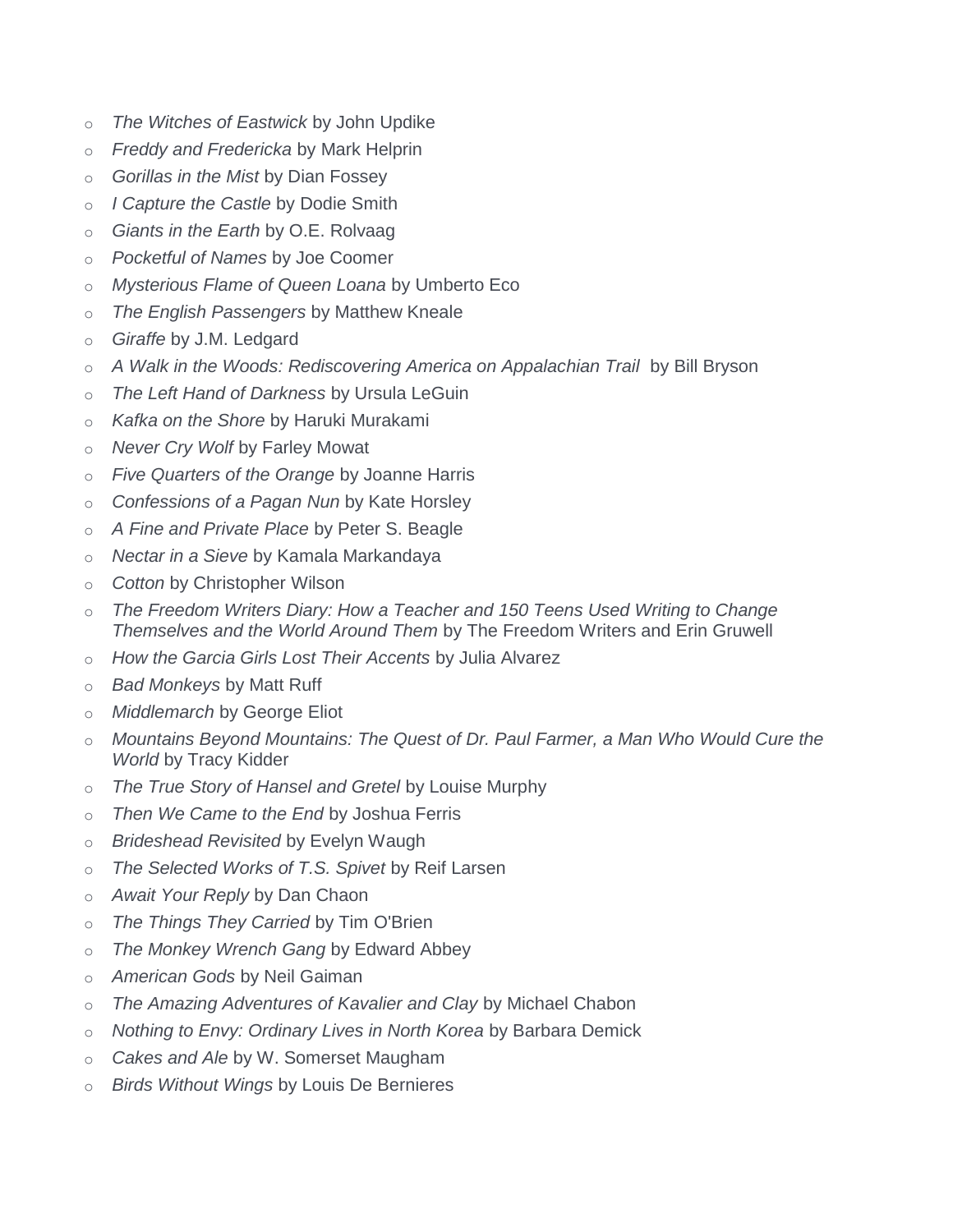- o *The Old Man and the Sea* by Ernest Hemingway
- o *The Robber Bridegroom* by Eudora Welty
- o *Catch 22* by Joseph Heller
- o *The Mother* by Pearl S. Buck
- o *The Right Stuff* by Tom Wolfe
- o *Absalom, Absalom* by William Faulkner
- o *Les Miserables* by Victor Hugo
- o *The Black Tower* by P.D. James
- o *I, Claudius* by Robert Graves
- o *Being Caribou: Five Months on Foot with an Arctic Herd* by Karsten Heuer
- o *The Bell* by Iris Murdoch
- o *The Mystery of Edwin Drood* by Charles Dickens
- o *Salt* by Earl Lovelace
- o *A Confederacy of Dunces* by John Kennedy Toole
- o *Confederates in the Attic: Dispatches from the Unfinished Civil War* by Tony Horwitz
- o *A Canticle for Leibowitz* by Walter M. Miller
- o *The Far Pavilions* by M.M. Kaye
- o *Warlock* by Oakley Hall
- o *1916* by Morgan Llywelyn
- o *A Hero of Our Time* by Mikhail Lermontov
- o *The Violent Bear it Away* by Flannery O'Connor
- o *The Minotaur Takes a Cigarette Break* by Steven Sherrill
- o *The Buddha in the Attic* by Julie Otsuka
- o *Under the Sea-Wind* by Rachel Carson
- o *The Towers of Trebizond: A Novel* by Rose Macaulay
- o *The Once and Future King* by T. H. White
- o *The Sisters Brothers* by Patrick deWitt
- o *The People of Forever are Not Afraid: A Novel* by Shani Boianjiu
- o *We, the Drowned* by Carson Jensen
- o *Cold Comfort Farm* by Stella Gibbons
- o *Snapper* by Brian Kimberling
- o *The Garden of Evening Mists* by Tan Twan Eng
- o *The Last Town on Earth* by Thomas Mullen
- o *Scribbling the Cat: Travels with an African Soldier* by Alexandra Fuller
- o *Chang and Eng* by Darin Strauss
- Where the Bluebird Sings to the Lemonade Springs: Living and Writing in the West by Wallace Stegner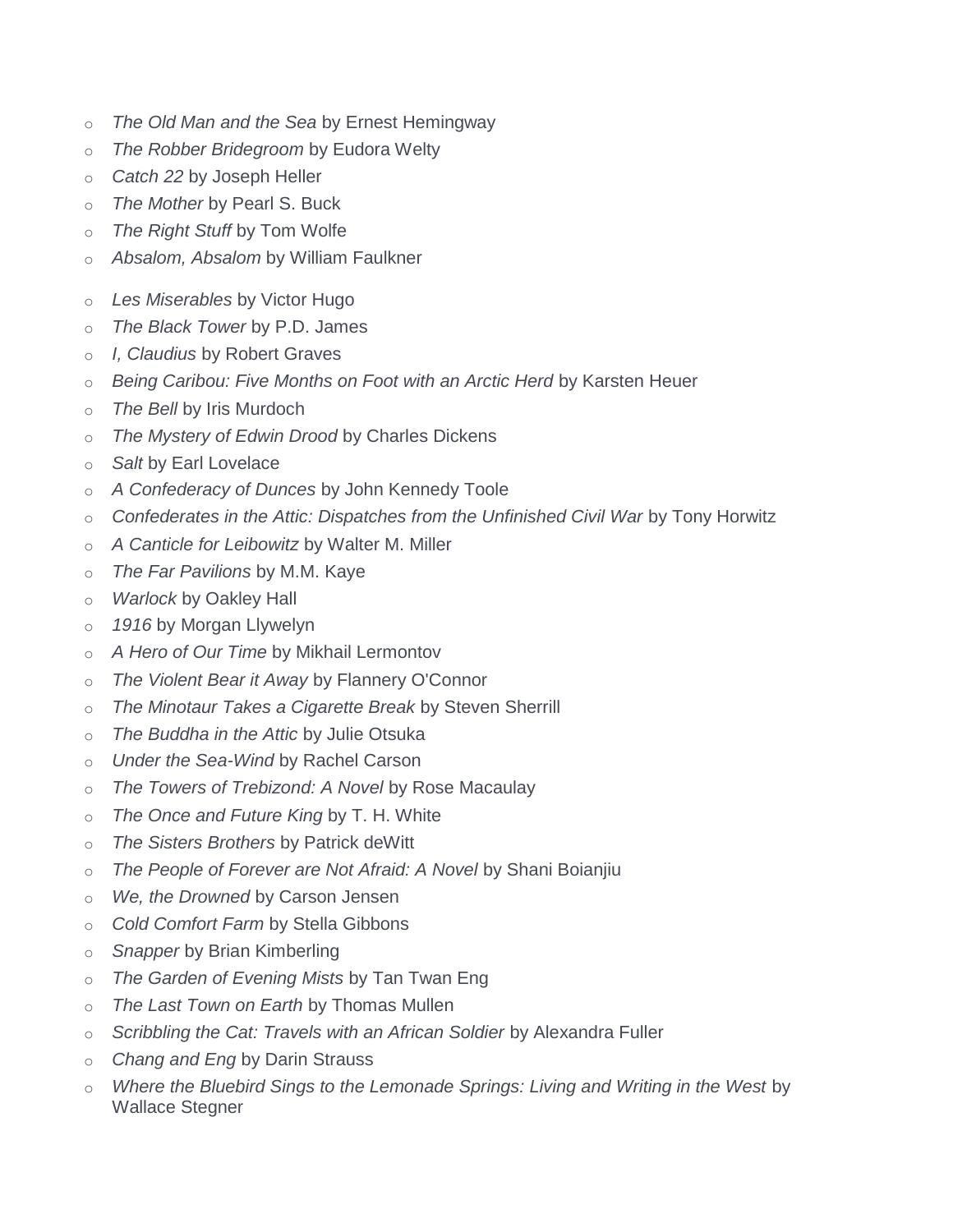- o *The Martian* by Andy Weir
- o *An Unnecessary Woman* by Rabih Alameddine
- o *Jane Eyre* by Charlotte Bronte
- o *The Places in Between* by Rory Stewart
- o *Help for the Haunted* by John Searles
- o *The Dovekeepers* by Alice Hoffman
- o *Cleopatra: A Life* by Stacy Schiff
- o *This House is Haunted* by John Boyne
- o *The Return of the Native* by Thomas Hardy
- o *When Broken Glass Floats: Growing up Under the Khmer Rouge* by Chanrithy Him
- o *Green Grass, Running Water* by Thomas King
- o *Station Eleven* by Emily St. John Mandel
- o *Short Nights of the Shadow Catcher: The Epic Life and Immortal Photographs of Edward Curtis* by Timothy Egan
- o *Peony in Love: A Novel* by Lisa See
- o *The Maze Runner* by James Dashner
- o *Cameroon with Egbert* by Dervla Murphy
- o *Strange But True* by John Searles
- o *The Daughters of Mars: A Novel* by Thomas Keneally
- o *The Mists of Avalon* by Marion Zimmer Bradley
- o *The Empress Dowager CiXi: The Concubine Who Launched Modern China* by Jung Chang
- o *Reservation Blues* by Sherman Alexie
- o *Independent People* by Halldor Laxness
- o *The Snow Leopard* by Peter Matthieson
- o *My Uncle Napoleon* by Iraj Pezeshkzad
- o *Whiskey Tango Foxtrot: A Memoir* by Kim Barker
- o *Ender's Game* by Orson Scott Card
- o *White Trash: The 400-Year Untold History of Class in America* by Nancy Isenberg
- o *Catherine the Great: Portrait of a Woman* by Robert K. Massie
- o Slaughterhouse-Five by Kurt Vonnegut
- o *The Bell Jar* by Sylvia Plath
- o *The Lost City of Z: A Tale of Deadly Obsession in the Amazon* by David Grann
- o *A Piece of the World* by Christina Baker Kline
- o *Haroun and the Sea of Stories* by Salman Rushdie
- o *Sally Ride: America's First Woman in Space* by Lynn Sherr
- o *To the Bright Edge of the World* by Eowyn Ivey
- o *1984* by George Orwell